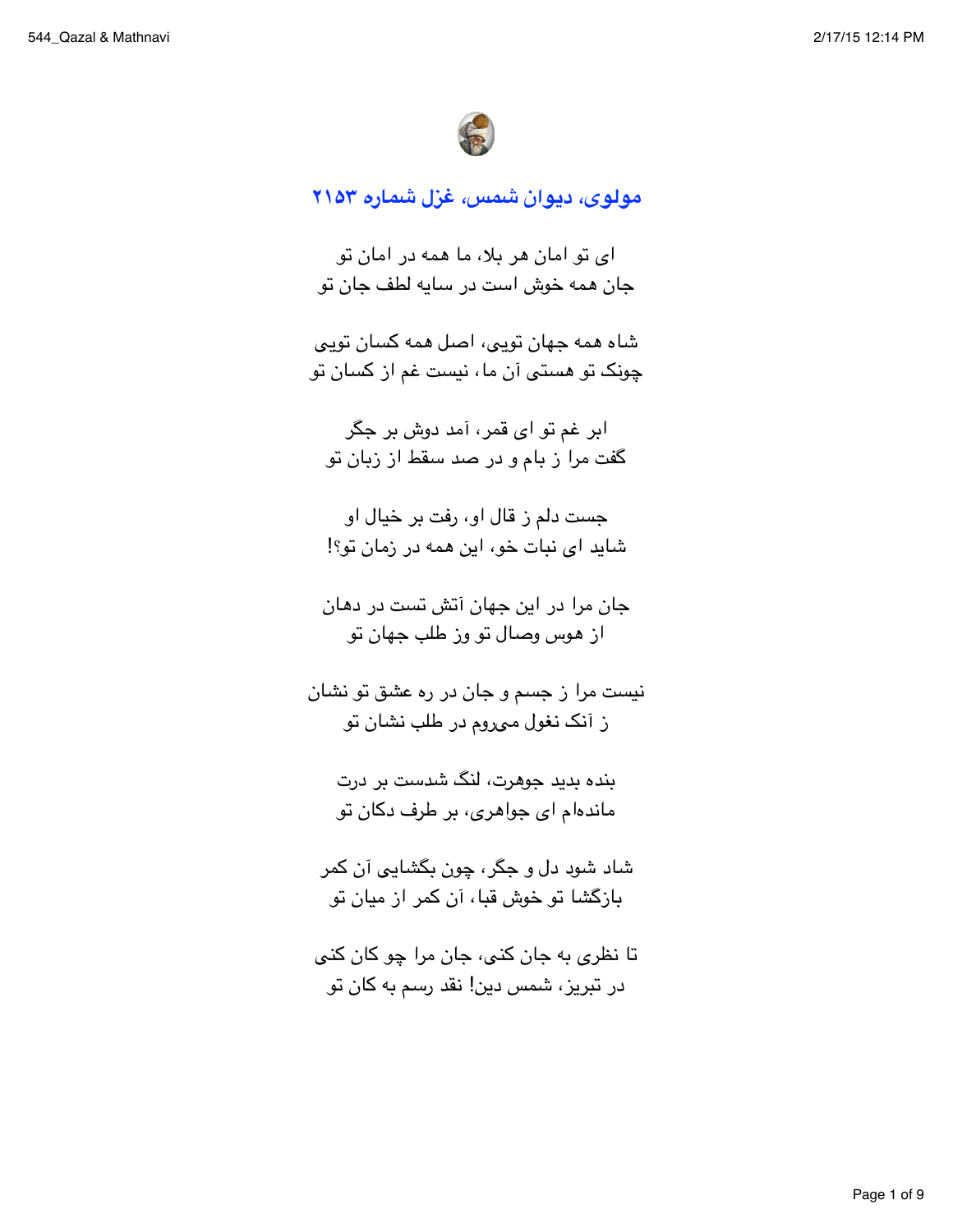مولوی، مثنوی، دفتر دوم، بیت ۵۹۱

هيچ کنجي بي دد و بي دام نيست جز بخلوتگاه حق آرام نیست

مولوی، مثنوی، دفتر اول، بیت ۲۵۱۷

کس نباید پر دل ایشان ظفر بر صدف آید ضرر نه بر گهر

مولوی، مثنوی، دفتر دوم، بیت ۱۴۰

بس دعاها کان زیانست و هلاک وز کرم میشنود بزدان یاک

مولوی، دیوان شمس، غزل شمارهٔ ۱۹۴۰

چونک ما را از زمین و از زمان بیرون برد از فنا ایمن شویم، از جود او ما جاودان

این زمین و این زمان بیضهست و مرغی کاندروست مظلم و اشکسته پر باشد، حقیر و مستهان

کفر و ایمان دان درین بیضه سپید و زرده را وإصل و فارق ميانشان بَرْزَخٌ لايَبْغيان

بيضه را چون زير پر خويش پرورد از كرم کفر و دین فانی شد و شد مرغ وحدت پرفشان

شمس تبریزی دو عالم بود بهرویت عقیم هر یکی ذره کنون از آفتابت توامان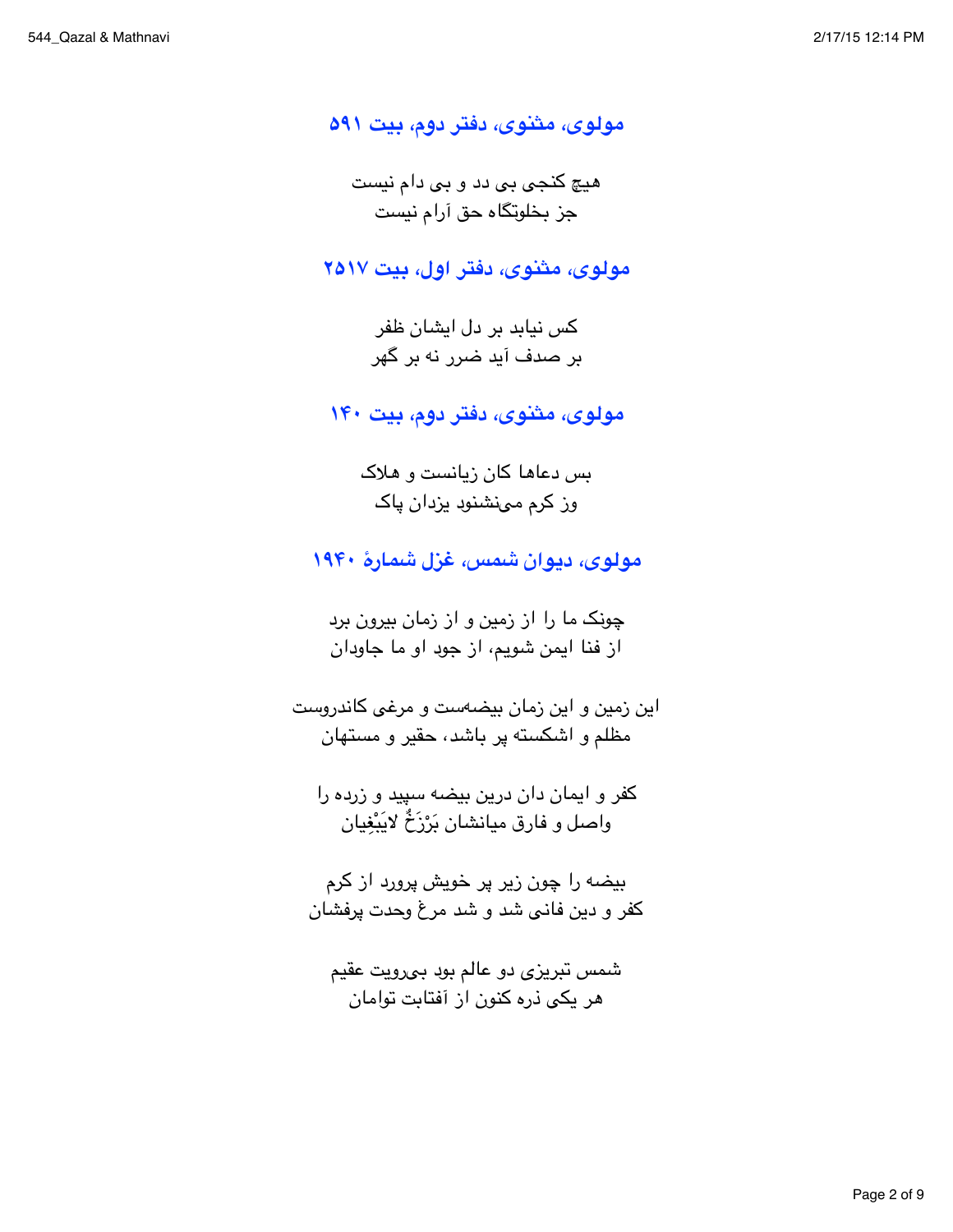قرآن كريم، سوره (۵۵) الرحمن، آيه ۱۹ و ۲۰ مَرَجَ الْبَحْرَيْنِ يَلْتَقِيَانِ (١٩) بَيْنَهُمَا بَرْزَخٌ لَا يَبْغِيَانِ (٢٠)

ترجمه فارسى

دو دریا را [که تلخ و شیرین است] روانه کرد که به هم برسند اما میان آن دو حایلی است که به یکدیگر تجاوز نکنند.

ترجمه انكليسي

He has let free the two bodies of flowing water, meeting together:

Between them is a Barrier which they do not transgress:

مولوی، مثنوی، دفتر دوم، بیت ۱۳۷۶ حان من كوره است يا آتش خوش است کوره را این پس که خانهٔ آتش است همچو کوره عشق را سوزیدنی است هر که او زین کور باشد، کوره نیست پر گ پی پر گی ترا چون پر گ شد جان باقی یافتی و مرگ شد چون تو را غم، شادی افزودن گرفت روضهٔ جانت گل و سوسن گرفت آنچه خوف دیگران آن امن توست بط قوی از بحر و مرغ خانه سست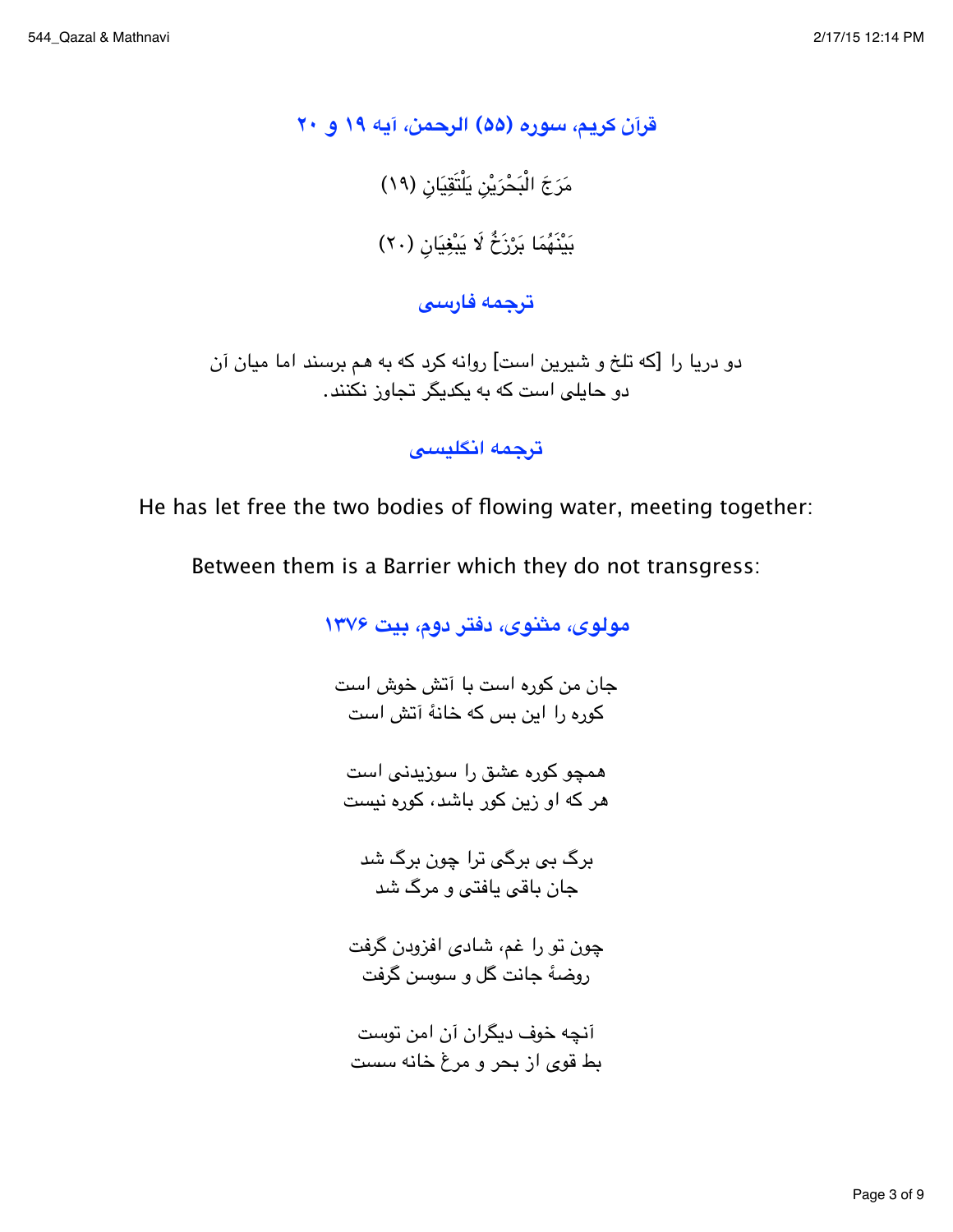مولوی، مثنوی، دفتر اول، بیت ۲۵۶۷ از یبی تقلید، وز رایات نقل پا نهاده بر جمال پیر عقل ييرْخر نه جمله گشته ييرْخر از ریای چشم و گوش همدگر از بهشت آورد بزدان بندگان تا نمايدشان سَقُر پرورڊگان اهل نار و خُلْد را بین هم دُکان در ميانْشان بَرْزَخُ لابَيْغْيان اهل نار و اهل نور آمیخته در میانشان کوه قاف انگیخته همچو در کان خاک و زر کرد اختلاط در میانشان صد بیابان و رباط همچنانکه عِقْد در دُرّ و شَبَه مُخْتَلِط چون ميهمان يكشبه بحر را نيميش شيرين چون شِكَر طعم شيرين رنگ روشن چون قمر نيم ديگر تلخ همچون زهر مار طعم تلخ و رنگ مُظْلِم قيروار هر دو بر هم میزنند از تحت و اوج بر مثال آب دريا موج موج صورت بر هم زدن از جسم تنگ اختلاط جانها در صلح و جنگ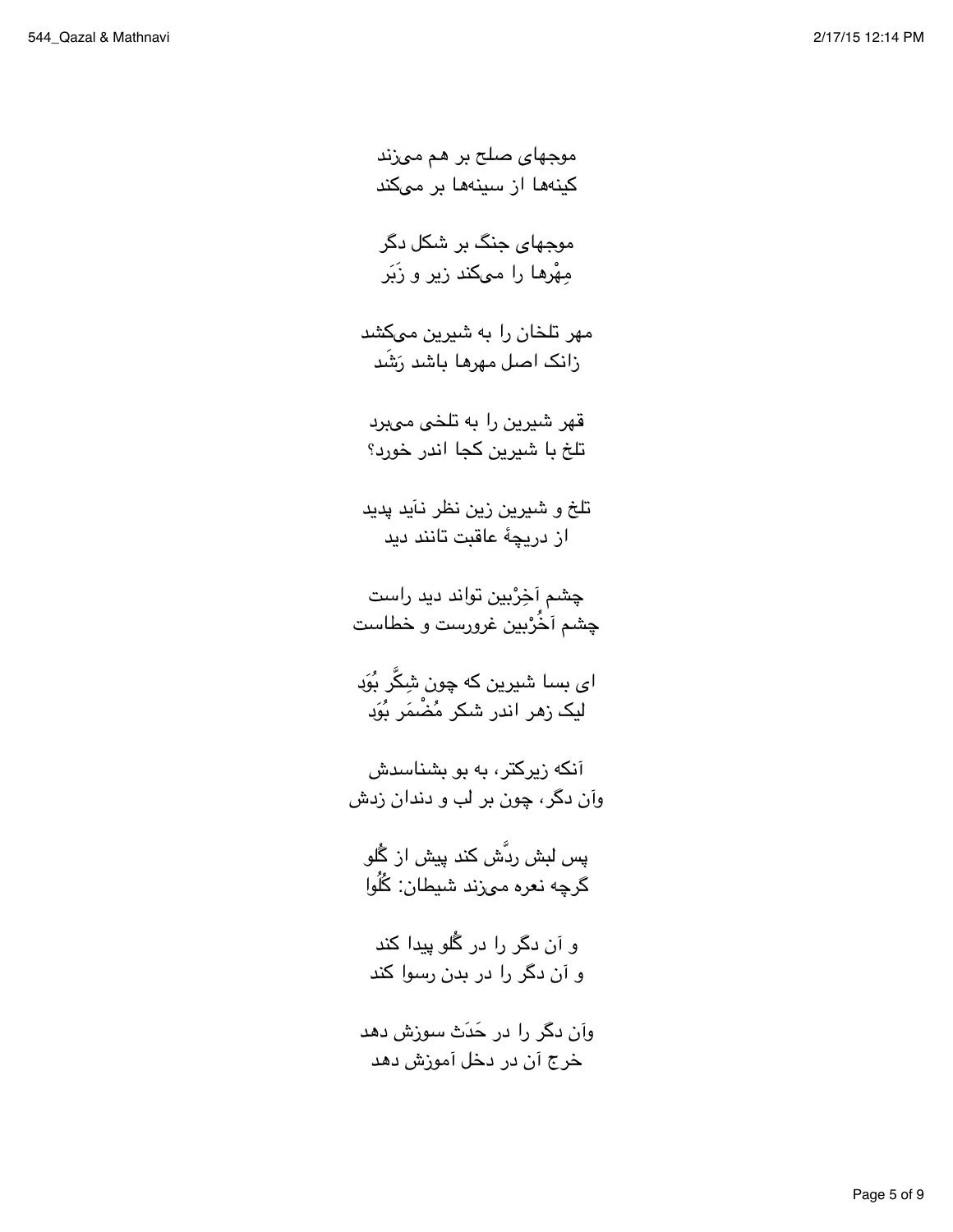مولوی، مثنوی، دفتر ششم، بیت ۴۱۱۹ کار و پارې کت رسد بعد شکست اندر آن اقبالَ و مِنهاج ره است کار و پارې که ندارد يا و سر ترک کن می پیر خر ای پیر خر غیر پیر استاد و سرلشکر میاد پیر گردون نبی، ولی پیر رَشاد در زمان چون پیر را شد زیردست روشنایی دید آن ظلمتپرست شرط تسلیم است نه کار دراز سوڊ نَبْوَڊ در ضَلالَت تُرکـُتاز قرآن كريم، سوره (١٨) كهف، آيه ٤٠-٧٠ وَإِذْ قَالَ مُوسَىٰ لِفَتَاهُ لَا أَبْرَحُ حَتَّىٰ أَبْلُغَ مَجْمَعَ الْبَحْرَيْنِ أَوْ أَمْضِيَ حُقُبًا (٦٠) فَلَمَّا بَلَغَا مَجْمَعَ بَيْنِهمَا نَسِيَا حُوتَهُمَا فَاتَّخَذَ سَبِيلَهُ فِي الْبَحْرِ سَرَبًا (٦١) فَلَمَّا جَاوَزَا قَالَ لِفَتَاهُ آتِنَا غَدَاءَنَا لَقَدْ لَقِينَا مِنْ سَفَرِنَا هَذَا نَصَبًا (٦٢) قَالَ أَرَأَيْتَ إِذْ أَوَيْنَا إِلَى الصَّخْرَةِ فَإِنِّي نَسِيتُ الْحُوتَ وَمَا أَنْسَانِيهُ إِلَّا الشَّيْطَانُ أَنْ أَذْكُرَهُ ۚ وَاتَّخَذَ سَبِيلَهُ فِي الْبَحْرِ عَجَبًا (٦٣) قَالَ ذَٰلِكَ مَا كُنَّا نَبْغ<sup>ِ ۚ</sup> فَارْتَدَّا عَلَىٰ اَثَارِهِمَا قَصَصًا (٦٤) فَوَجَدَا عَبْدًا مِنْ عِبَادِنَا اَتَيْنَاهُ رَحْمَةً مِنْ عِنْدِنَا وَعَلَّمْنَاهُ مِنْ لَدُنَّا عِلْمًا (٦٥) قَالَ لَهُ مُوسَىٰ هَلْ أَتَّبِعُكَ عَلَىٰ أَنْ تُعَلِّمَن مِمَّا عُلِّمْتَ رُشْدًا (٦٦)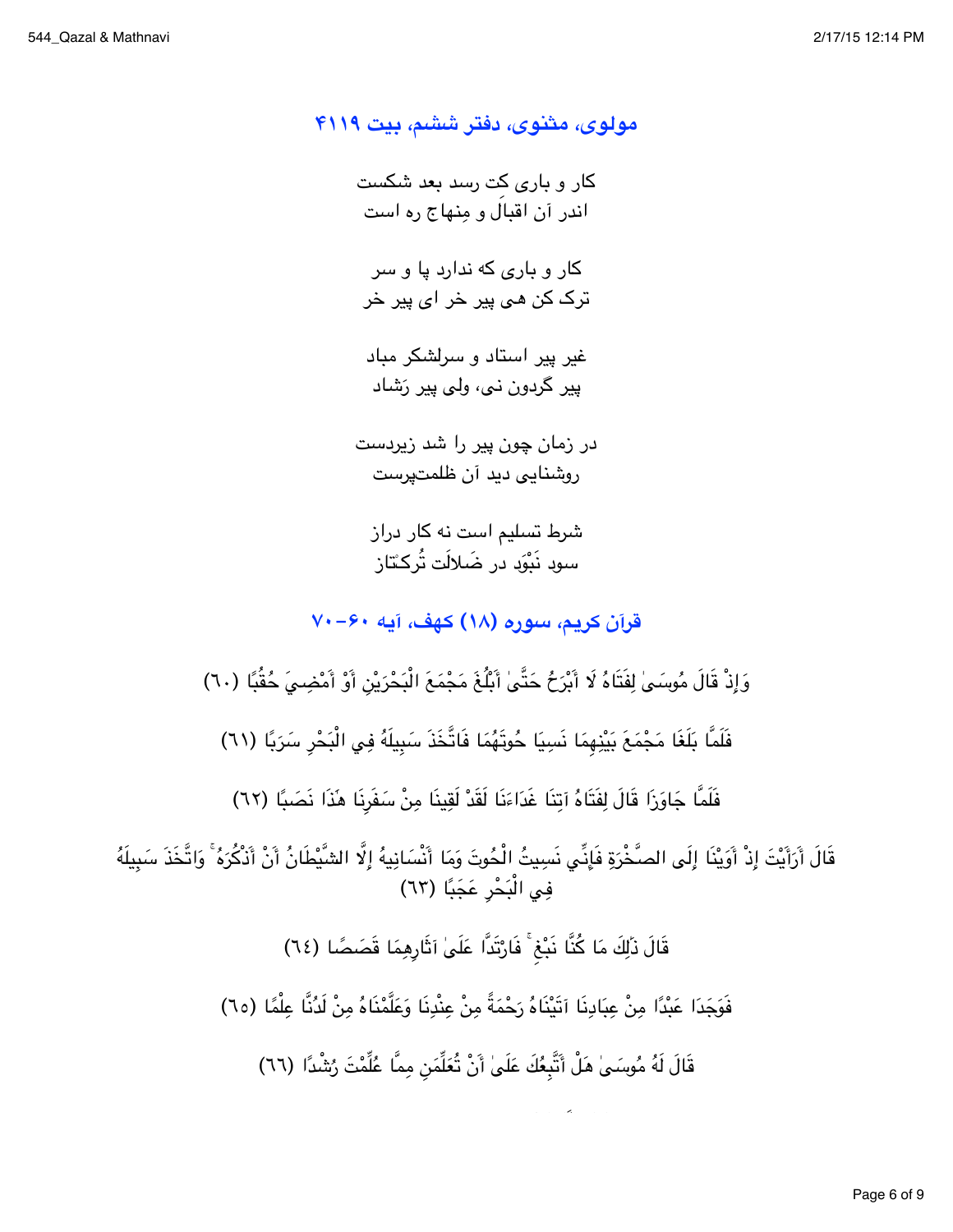قَالَ إِنَّكَ لَنْ تَسْتَطِيعَ مَعِيَ صَبْرًا (٦٧) وَكَيْفَ تَصْبِرُ عَلَىٰ مَا لَمْ تُحِطْ بِهِ خُبْرًا (٦٨) قَالَ سَتَجِدُّنِي إِنْ شَاءَ اللهُّ صَابِرًا وَلَا أَعْصِي لَكَ أَمْرًا (٦٩) قَالَ فَإِنِ اتَّبَعْتَنِي فَلَا تَسْأَلْنِي عَنْ شَيْءٍ حَتَّىٰ أُحْدِثَ لَكَ مِنْهُ ذِكْرًا (٧٠)

## <mark>ترجمه فارسی</mark>

و [يادآر] آنگاه كه موسى به جوان [همراه] خود گفت: پيوسته خواهم رفت و[دست از طلب ندارم]تا به محل تلاقی دو دریا برسم هر چند که روزگارانی [دراز] راه بپیمایم. (۶۰)

يس چون به محل تلاقي -دو دريا رسندند، ماهي خود را [كه براي تغذيه بود] فراموش کردند، و آن [ماهی] راهش را در دریا پیش گرفت و روان شد و رفت. (۶۱)

و چون [ از محل تلاقی دو دریا]گذشتند، [موسی] به جوان [همراه] خود گفت: غذایمان را بیاور که راستی ما از این سفرمان رنج و خستگی بسیار دیده ایم. (۶۲)

گفت: آیا به یاد داری آنگاه که کنار آن تخته سنگ بزرگ جای گرفته بودیم، [که استراحت كنيم؟]من فراموش كردم [كه قضيه] ماهي را [برايت بازگو كنم] و اين شيطان بود كه آنرا از خاطرم زدود و [آن ماهي] به طور عجیبی راهش را در دریا پیش گرفت. (۶۳)

[موسى] گفت: این [جریان که ماهی به دریا لغزید و رفت] همان چیزی است که به دنبالش بودیم، [ناگزیر از همانجا که آمده بودند] ردّ پای خود را گرفتند و برگشتند. (۶۴)

يس [در محل تلاقى دو دريا و كنار أن تخته سنگ] بندهاى از بندگان ما [خضر] را یافتند که رحمتی از نزد خود به او عطا کرده و از جانب خود به او دانشی آموخته بودیم. (۶۵)

موسی به او گفت: آیا [اجازه دارم] از پی تو آیم تا از آنچه به تو تعلیم داده شده است به من بياموزي كه [آن علم] مايه رشد و صلاح است؟ (۶۶)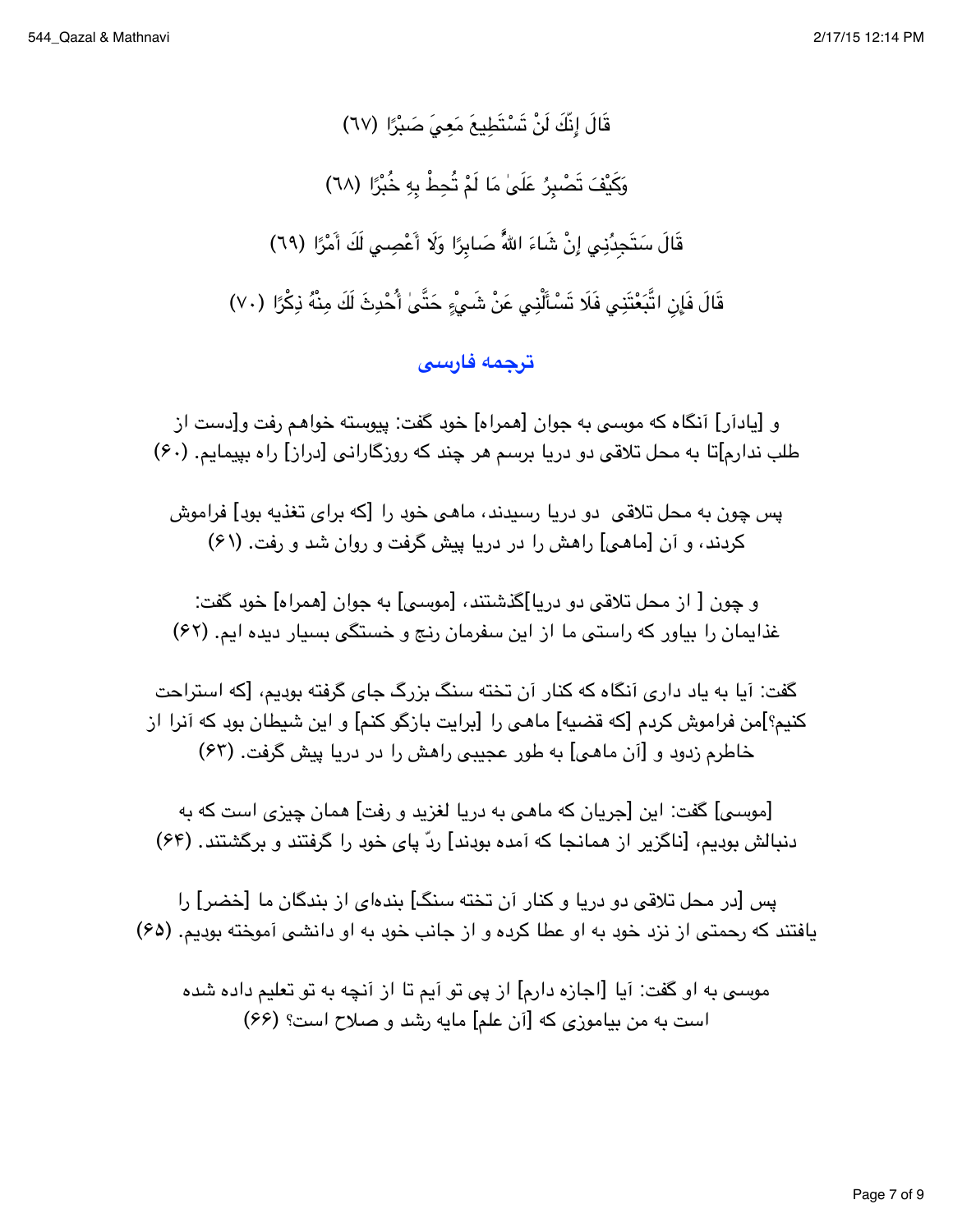گفت: تو هرگز همراه من صبر نتوانبي آورد! (۶۷) و چگونه دریاره چیزی که [به اسرارش] آگاهی نداری صبر توانی کرد؟! (۶۸) [موسى] گفت: اگر خدا بخواهد مرا شكيبا خواهى يافت و در هيچ كارى تو را نافرماني نخواهم كرد. (۶۹) [خضر] گفت: اگر دنبال من می آیی درباره هیچ چیز سؤال مکن تا خودم [به موقع] آنرا برایت بازگو کنم. (٧٠)

ترجمه انكليسي

Behold, Moses said to his attendant, "I will not give up until I reach the junction of the two seas or (until) I spend years and years in travel."

But when they reached the Junction, they forgot (about) their Fish, which took its course through the sea (straight) as in a tunnel.

When they had passed on (some distance), Moses said to his attendant: "Bring us our early meal; truly we have suffered much fatique at this (stage of) our journey."

He replied: "Sawest thou (what happened) when we betook ourselves to the rock? I did indeed forget (about) the Fish: none but Satan made me forget to tell (you) about it: it took its course through the sea in a marvellous way!"

Moses said: "That was what we were seeking after:" So they went back on their footsteps, following (the path they had come).

So they found one of Our servants, on whom We had bestowed Mercy from Ourselves and whom We had taught knowledge from Our own Presence.